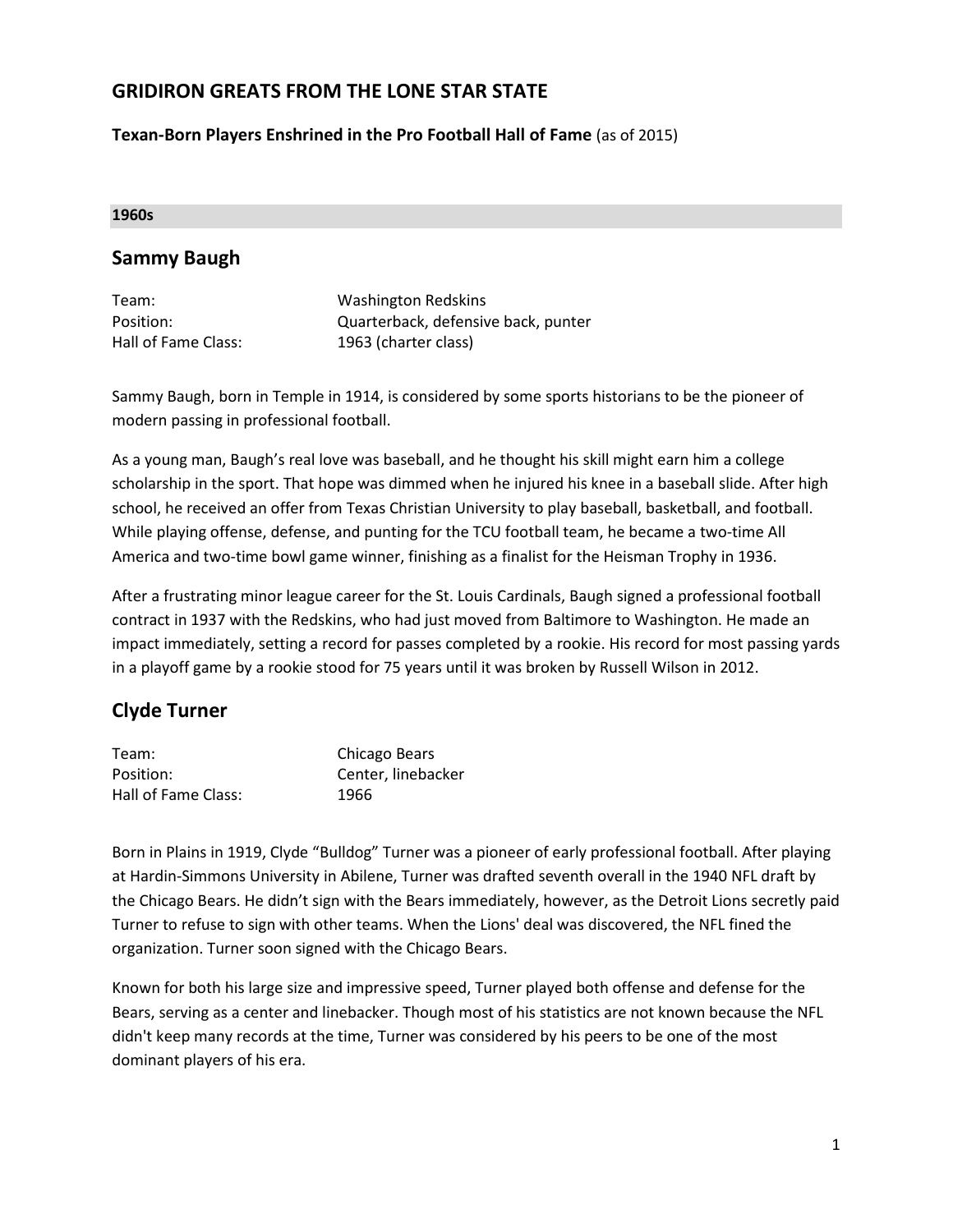After retiring in 1952, "Bulldog" Turner made a brief return to pro football in 1962 as head coach of the New York Titans (now the New York Jets).

## **Bobby Layne**

| Team:               | Chicago Bears, New York Yankees, Detroit Lions, Pittsburgh Steelers |
|---------------------|---------------------------------------------------------------------|
| Position:           | Quarterback                                                         |
| Hall of Fame Class: | 1967                                                                |

Bobby Layne, born in Santa Anna in 1926, exceled in high school as a football player at Highland Park High School, where he was teammates with fellow Texan and Hall of Famer Doak Walker.

Layne played college football at the University of Texas at Austin. He is considered one of the best quarterbacks ever to play for the Longhorns. After missing much of the 1945 season while serving in the Merchant Marines, Layne returned in 1946 to lead Texas to a victory over Missouri in the Cotton Bowl, in one of the best single-game performances in college football history. During that game, Layne set 12 NCAA and Cotton Bowl records, some of which still stand today.

Layne was simultaneously drafted into pro football by the NFL Pittsburgh Steelers and the Baltimore Colts of the All America Football Conference in 1948. After the Steelers traded him, Layne landed on the Chicago Bears roster where he struggled to earn playing time. He eventually requested a trade, even trying to arrange a deal with the Green Bay Packers himself. In 1950, Layne found success with the Detroit Lions, guiding them to three NFL championships. He returned to the Pittsburg Steelers in 1958 and retired from football after the 1962 season.

#### **1970s**

## **Y.A. Tittle**

| Team:               | Baltimore Colts, San Francisco 49ers, New York Giants |
|---------------------|-------------------------------------------------------|
| Position:           | Quarterback                                           |
| Hall of Fame Class: | 1971                                                  |

Y.A. (Yelberton Abraham) Tittle, born in Marshall in 1926, played quarterback for his high school team before becoming quarterback for Louisiana State University where he participated in the famous 1947 Cotton Bowl game against Arkansas that ended in a scoreless tie. Tittle was voted most valuable player of that game.

Drafted 6th overall by the NFL Detroit Lions in 1948, Tittle declined to play for them and instead began his pro football career in the All America Football Conference (AAFC) with the Baltimore Colts. After the Colts AAFC organization suspended operations, Tittle was redrafted by the San Francisco 49ers in 1951. Tittle played with the 49ers for ten seasons before being traded to the New York Giants where he played until his retirement after the 1964 season.

Though Tittle's professional quarterback numbers are low when placed in a modern context, he was a seven-time NFL Pro Bowler, four-time NFL Most Valuable Player, and played in many championship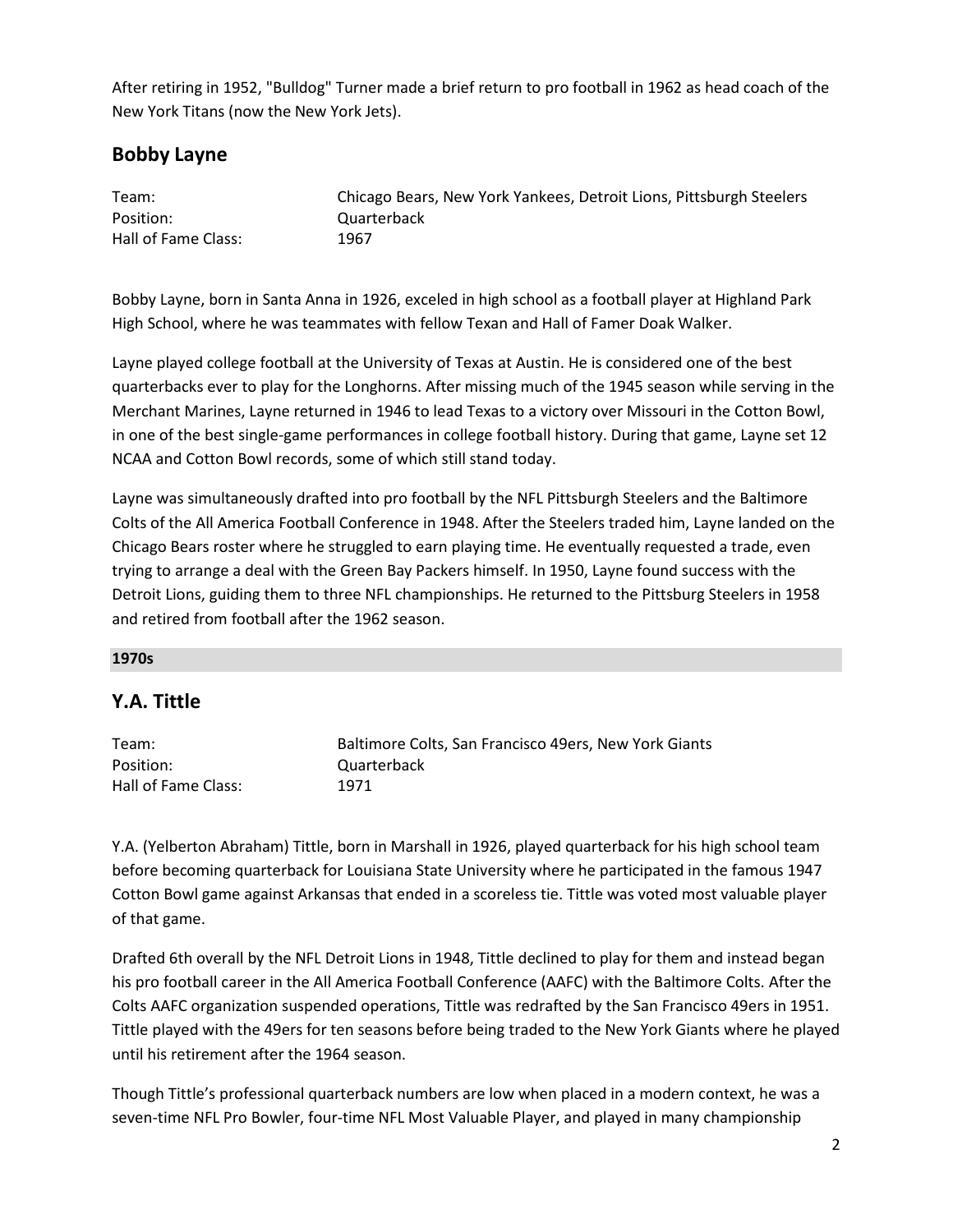games. He also was the first quarterback in NFL history to throw for 30 or more touchdowns in back-toback seasons. In 1963, Tittle set the single season record for touchdown passes at 36, a number that stood until 1984.

## **Ollie Matson**

| Team:               | Chicago Cardinals, Los Angeles Rams, Detroit Lions, Philadelphia Eagles |
|---------------------|-------------------------------------------------------------------------|
| Position:           | Running back                                                            |
| Hall of Fame Class: | 1972                                                                    |

Born in Trinity in 1930, Ollie Matson started his football career at City College of San Francisco before transferring to San Francisco University where he would lead college football in rushing and touchdowns. Prior to starting his NFL career, Matson competed in the 1952 Olympics in Helsinki, Finland, where he won a bronze medal in the 400-meter and a silver medal as a member of the U.S. 1,600-meter relay team.

Matson was drafted first overall by the Chicago Cardinals in 1952 and played for the team until 1958 when he was traded to the Los Angeles Rams. Three seasons later, Matson went to the Detroit Lions for one season. In 1966, Matson retired from football after two seasons with the Philadelphia Eagles. During his 14-year pro career as a running back, six-time Pro Bowler Matson trailed only Jim Brown in allpurpose yards gained.

# **Raymond Berry**

| Team:               | <b>Baltimore Colts</b> |
|---------------------|------------------------|
| Position:           | Receiver               |
| Hall of Fame Class: | 1973                   |

Raymond Berry, born in Corpus Christi in 1933, was considered an average high school athlete. He didn't start on his high school football team until his senior year. With limited experience under his belt, Berry played one year after high school at Schreiner Institute before transferring to Southern Methodist University in Dallas where he caught only 33 passes in his three-year career.

Selected by the Baltimore Colts in the 20th round of the NFL draft in 1954, Berry became an outstanding receiver, known for his tremendous hands. In the 1958 NFL Championship game against the New York Giants―still referred to as "The Greatest Game Ever Played" ― Berry famously made 12 catches for 178 yards and a touchdown. He dropped the ball only twice in his career, a statistic many consider unmatched in football history. Berry spent his entire 13-season career with the Colts, retiring as a player in 1967.

But his football career wasn't over. In 1978, Berry joined the New England Patriots as an assistant coach. He became head coach in 1984 and is credited with improving the Patriots organization nearly instantly, bringing the team a winning record in 1984, and a 1986 Super Bowl XX appearance where they lost to the Chicago Bears. Berry retired from professional football after the the Patriots' 1989 season.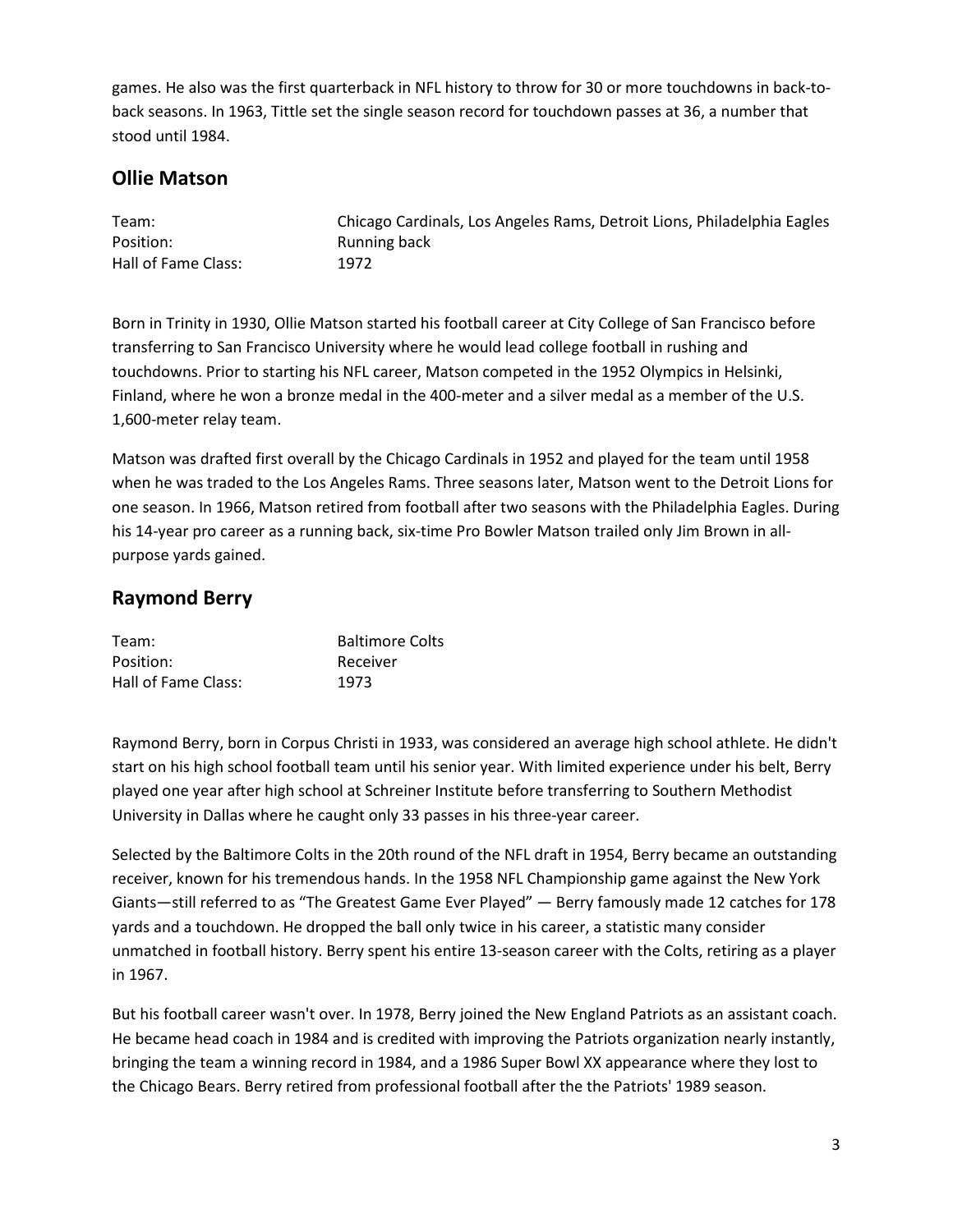## **Dick "Night Train" Lane**

Team: Los Angeles Rams, Chicago Cardinals, Detroit Lions Position: Defensive back Hall of Fame Class: 1974

In an era of pro football where passing and intercepting was exceedingly rare, Dick "Night Train" Lane built an NFL career on snagging footballs. Born in 1927 in Austin, Lane played football in high school and junior college, dropping out after just one year to enlist in the U.S. Army.

After completing his military service, Lane showed up at the 1952 Los Angeles Rams training camp for an open tryout. He made the team as a defensive back with a talent for interceptions and ferocious hitting, given his relatively small stature. Famous New York Giants quarterback and fellow Texan Hall of Famer Y.A. Tittle once claimed that Lane hit him so hard that he "knocked the plays out of his head." It was during the Rams training camp that Lane earned his "Night Train" nickname after spending many hours with a coach who played the popular Buddy Morrow record frequently.

Lane played for the Rams for two years before being traded to the Chicago Cardinals and then to the Detroit Lions, where he finished his 12-season professional career in 1965. "Night Train" Lane continues to hold the NFL single season interception record of 14, which is especially impressive given that NFL seasons were four games shorter during Lane's career than they are today.

## **Forrest Gregg**

| Team:               | Green Bay Packers, Dallas Cowboys |
|---------------------|-----------------------------------|
| Position:           | Offensive lineman                 |
| Hall of Fame Class: | 1977                              |

Alvin Forrest Gregg, born in Birthright in 1933, was a five-time NFL champion, two-time Super Bowl champion, and head coach of three NFL teams. Before his professional days, Gregg played high school football at Sulphur Springs High School and college football at Southern Methodist University.

As an offensive lineman for the Green Bay Packers and the Dallas Cowboys, Gregg was known for his consistent performances, loyalty to teammates, and durable and dependable game play. During his 15 season career, he held an NFL record for most consecutive games played (188), not missing a game from 1956 until 1971. Celebrated Green Bay Packers coach Vince Lombardi claimed that Gregg was the "finest player" he'd ever coached.

After retiring as a player in 1972, Gregg spent three decades as an assistant or head coach for the San Diego Chargers, the Cleveland Browns, the Cincinnati Bengals, and the Green Bay Packers. As head coach of the Bengals, he lead his team to the 1981 Super Bowl where they were defeated 26-21 by the San Francisco 49ers. Gregg finished his United States coaching career at Southern Methodist University before joining the coaching ranks of the Canadian Football league in 1994.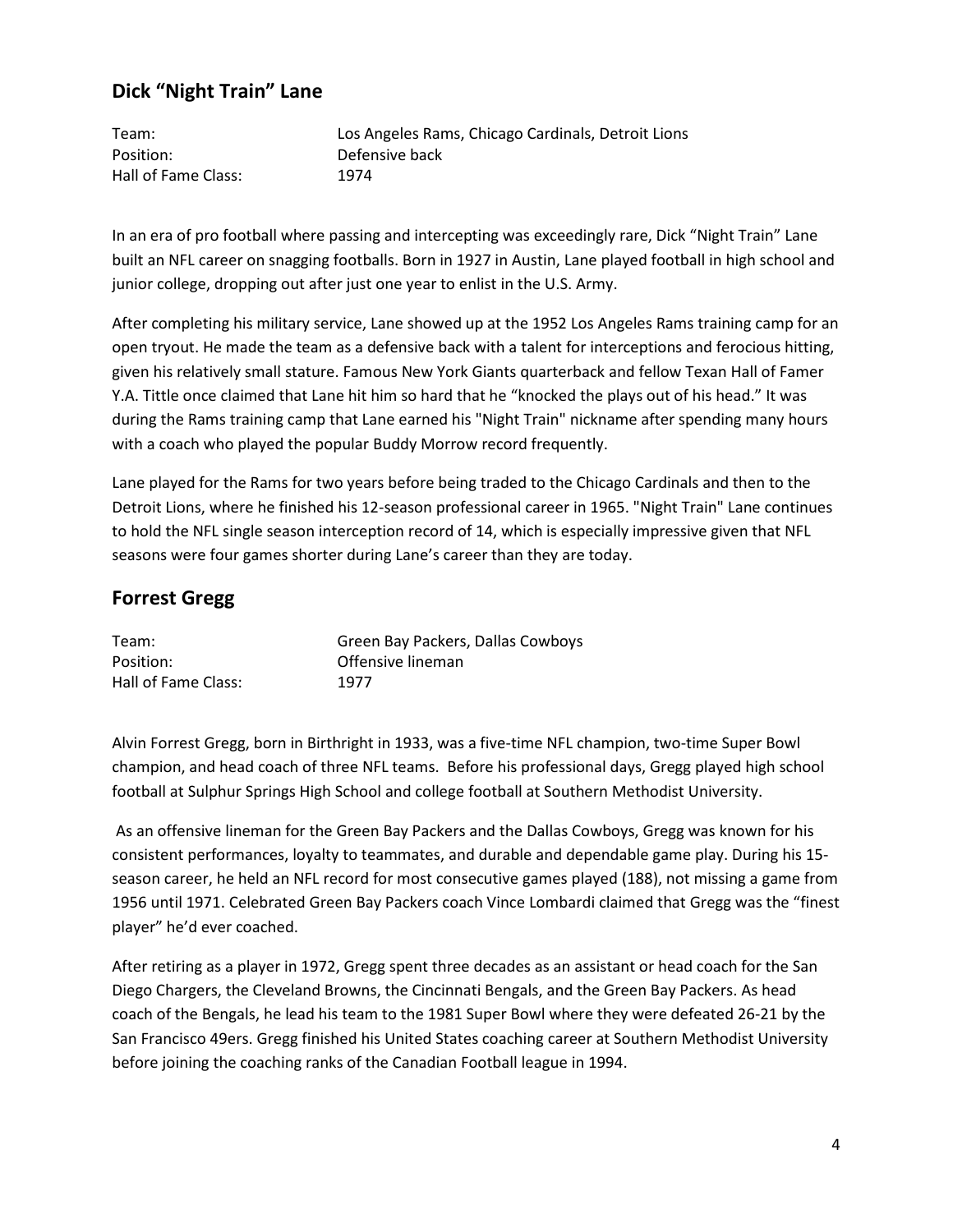## **Lance Alworth**

| Team:               | San Diego Chargers, Dallas Cowboys |
|---------------------|------------------------------------|
| Position:           | Receiver                           |
| Hall of Fame Class: | 1978                               |

Lance Alworth was born in Houston in 1940, but spent his youth in in Mississippi, where he lettered as a four-sport athlete at Brookhaven High School. Alworth received professional baseball offers from both the Yankees and Pirates after graduating high school, but instead attended the University of Arkansas where he led the nation in punt return yardage two years in a row, and graduated as a three-time All America.

Alworth was drafted by both the NFL and the AFL (American Football League) in 1962. He signed with the AFL San Diego Chargers and made the transition from return specialist to wide receiver, catching passes for more than 200 yards in five different games throughout his career, a record that still stands today.

Alworth finished his 11-season career with the Dallas Cowboys. At Super Bowl VI in January 1972, Alworth caught the opening touchdown pass from Roger Staubach. The Cowboys went on to win 24-3 against the Miami Dolphins. Alworth retired from football after Dallas' 1972 season. In 1978, he became the first AFL player to be enshrined in the Pro Football Hall of Fame.

## **Yale Lary**

| Team:               | Detroit Lions          |
|---------------------|------------------------|
| Position:           | Defensive back, punter |
| Hall of Fame Class: | 1979                   |

A member of the NFL's All-1950s team, Yale Lary was born in Fort Worth in 1930, and spent his entire professional football career with the Detroit Lions.

Lary started his professional career in the early 1950s as a defensive back with the Lions, sharing the field with many of the era's great defensive players, including fellow Texan Dick "Night Train" Lane. After military duty, he returned to the Lions in 1956 as a kick returner and prolific punter, leading the league in punting averages during the 1959, 1961, and 1963 seasons. Lary played in three NFL championship games and nine Pro Bowls.

#### **1980s**

#### **Bob Lilly**

Team: Dallas Cowboys Position: Defensive tackle Hall of Fame Class: 1980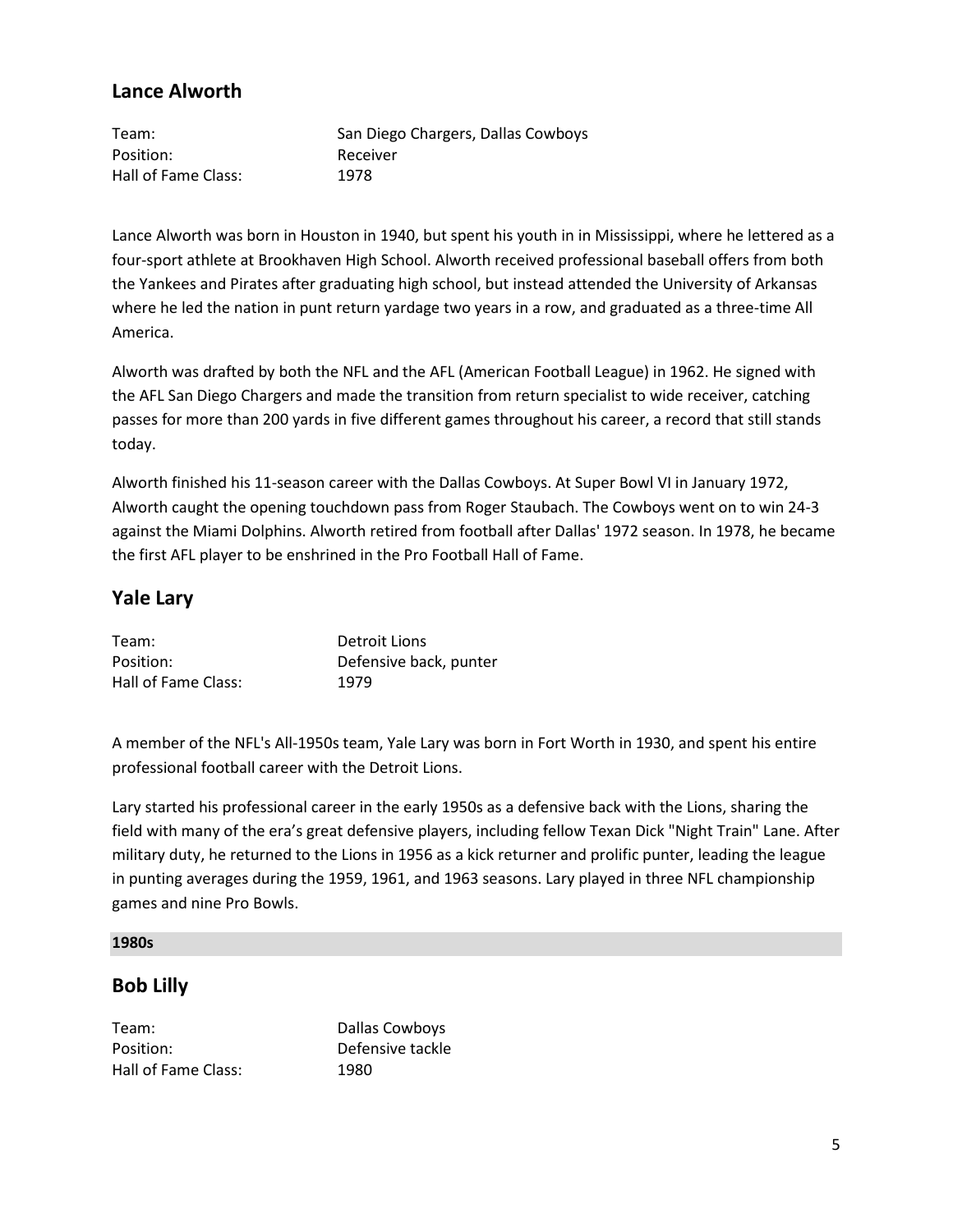Known as "Mr. Cowboy," Bob Lilly was the first draft pick in Dallas Cowboys franchise history.

Lily was born in Olney in 1939, but moved with his farming family from Texas to Oregon in the 1950s to escape a severe Texas drought. Lilly played his senior year for Oregon's Pendleton High School, where he earned all-state honors. Lilly returned to Texas for college football, playing for Texas Christian University and making the College Football All-America team in 1961. That same year he was selected 13<sup>th</sup> overall by the Dallas Cowboys in the NFL draft.

Lilly spent his entire career with the Cowboys. As a fierce defensive end and tackle, Lilly gave opposing team quarterbacks fits in the backfield, and still holds the record for most yards loss on a sack, at -29 yards. Agile and durable, Lilly missed only one game in his 196-game professional career and made the NFL Pro Bowl 11 times.

# **Charley Taylor**

| Team:               | Washington Redskins    |
|---------------------|------------------------|
| Position:           | Running back, receiver |
| Hall of Fame Class: | 1984                   |

Charley Taylor, born in Grand Prairie in 1941, played high school football at the then-segregated Dalworth High School and college ball at Arizona State, where he was a halfback and defensive back. In the College All Stars game against the Chicago Bears, Taylor was named the game's most valuable player.

The Washington Redskins selected Taylor as the third overall pick in the 1964 NFL draft. In his first few seasons he was a successful halfback before the Redskins converted him to wide receiver. In 1975, Taylor became the NFL receptions record holder, a record he held for several years.

After playing his entire career with the Redskins, Taylor retired as an eight-time NFL Pro Bowl player after the 1977 season. He then spent 13 seasons (1981 to 1994) as the Redskins receiving coach.

## **Ken Houston**

| Team:               | Houston Oilers, Washington Redskins |
|---------------------|-------------------------------------|
| Position:           | Strong safety                       |
| Hall of Fame Class: | 1986                                |

Born in Lufkin in 1944, Ken Houston attended Dunbar High School as a two-sport athlete in basketball and football. Prairie View A&M and Bishop College offered Houston football scholarships, but when Bishop College withdrew its initial offer, Houston went to Prairie View A&M where he played defensive back.

In 1967, Houston was drafted into the NFL in the 9th round by the Houston Oilers and earned a starting position by the third game of the season. He was traded to the Washington Redskins in 1973 where he spent the remainder of his career, retiring as a player in 1980.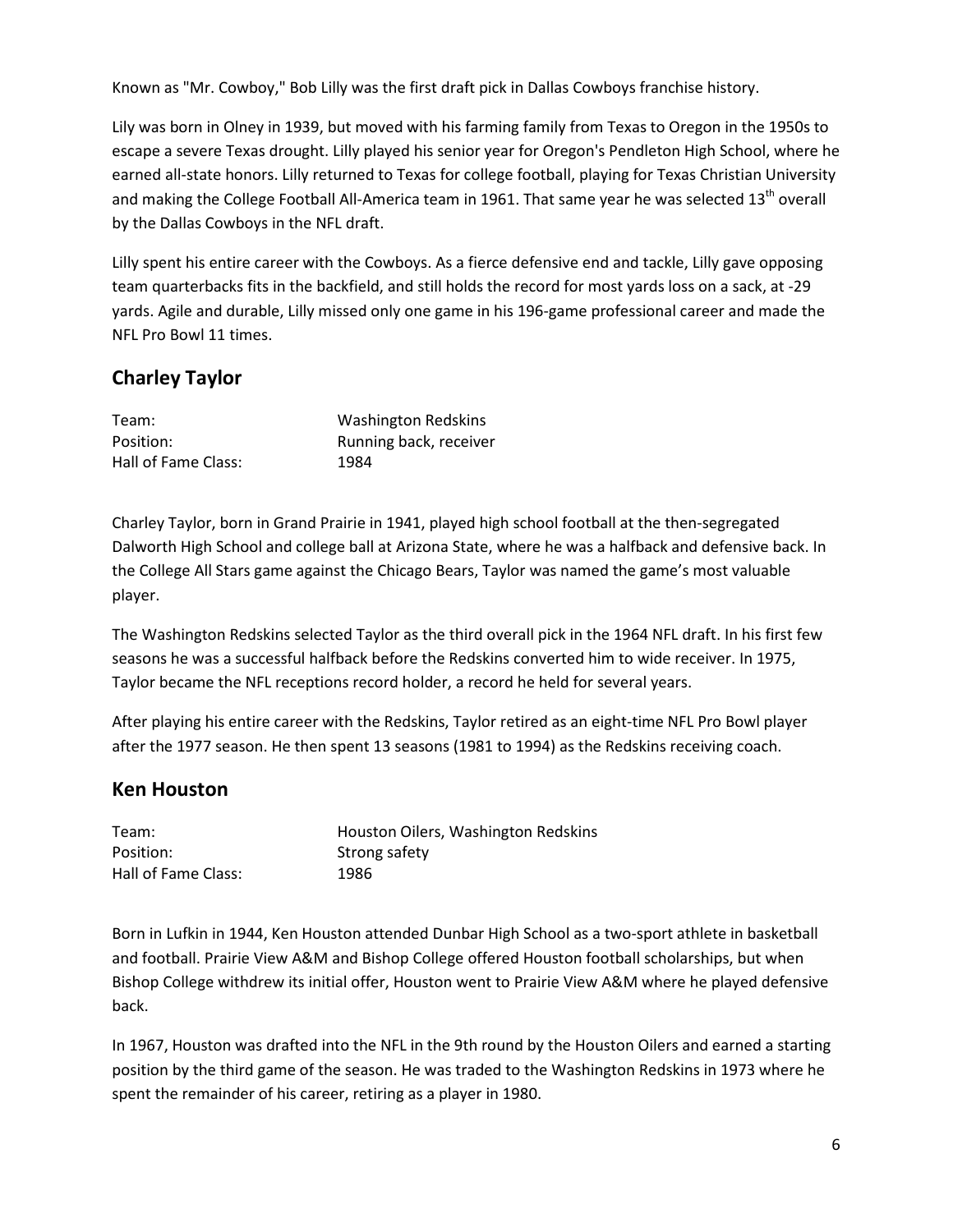Throughout his 14-season career, Houston was known for having a "nose for the football" by grabbing interceptions and knocking down passes. Often ranked among the top 100 pro football players of all time, Houston was highly regarded by his peers and was named to the NFL Pro Bowl for 7 consecutive seasons.

### **Doak Walker**

| Team:               | Detroit Lions            |
|---------------------|--------------------------|
| Position:           | Halfback, kicker, punter |
| Hall of Fame Class: | 1986                     |

Doak Walker, born in Dallas in 1927, was a collegiate athlete at Southern Methodist University where he exceled as a running back, earning both the Heisman Trophy and the cover of *LIFE* magazine in 1948.

In 1950, Walker was drafted third overall by the Detroit Lions, the only team he played for in his sixseason career. Walker holds the record for being the Texan with the shortest professional career (1950- 1955) currently enshrined in the Hall of Fame. In that relatively short career, he was voted an NFL All-Pro four times and won two NFL championships with the Lions in 1952 and 1953.

Since 1990, the Doak Walker Award has been given to the nation's top collegiate running back. To date, six players from Texas universities have won the award.

#### **Joe Greene**

| Team:               | <b>Pittsburgh Steelers</b> |
|---------------------|----------------------------|
| Position:           | Defensive tackle           |
| Hall of Fame Class: | 1987                       |

Joe Greene, born in Elgin in 1946, became one of the most popular and dominant defensive linemen in NFL history as the feared anchor of the Pittsburgh Steelers' 1970s defensive unit called the "Steel Curtain."

Before his storied NFL career, Greene played three seasons as a powerful and speedy defensive tackle for North Texas State University (now the University of North Texas). In 1969, Green was drafted 4<sup>th</sup> overall in the NFL draft by the Pittsburgh Steelers where he spent his entire career. He earned the wellknown nickname, "Mean Joe Greene," because Steelers fans mistook his college team's nickname, "the Mean Green," as belonging to Joe Greene himself.

Green was a dominant defensive player throughout his career, often drawing triple-team blocking. His career sack statistics, however, are unofficial because the NFL didn't keep official sack records until 1982, after Greene had retired.

Green retired as a player in 1981, after winning numerous league honors and four Super Bowls. He held assistant coach positions with the Steelers, Dolphins, and Cardinals before becoming a special assistant for the Steelers in 2004 and winning two more Super Bowl rings. In tribute to their outstanding defensive player, the Steelers retired Mean Joe Greene's #75 in 2014.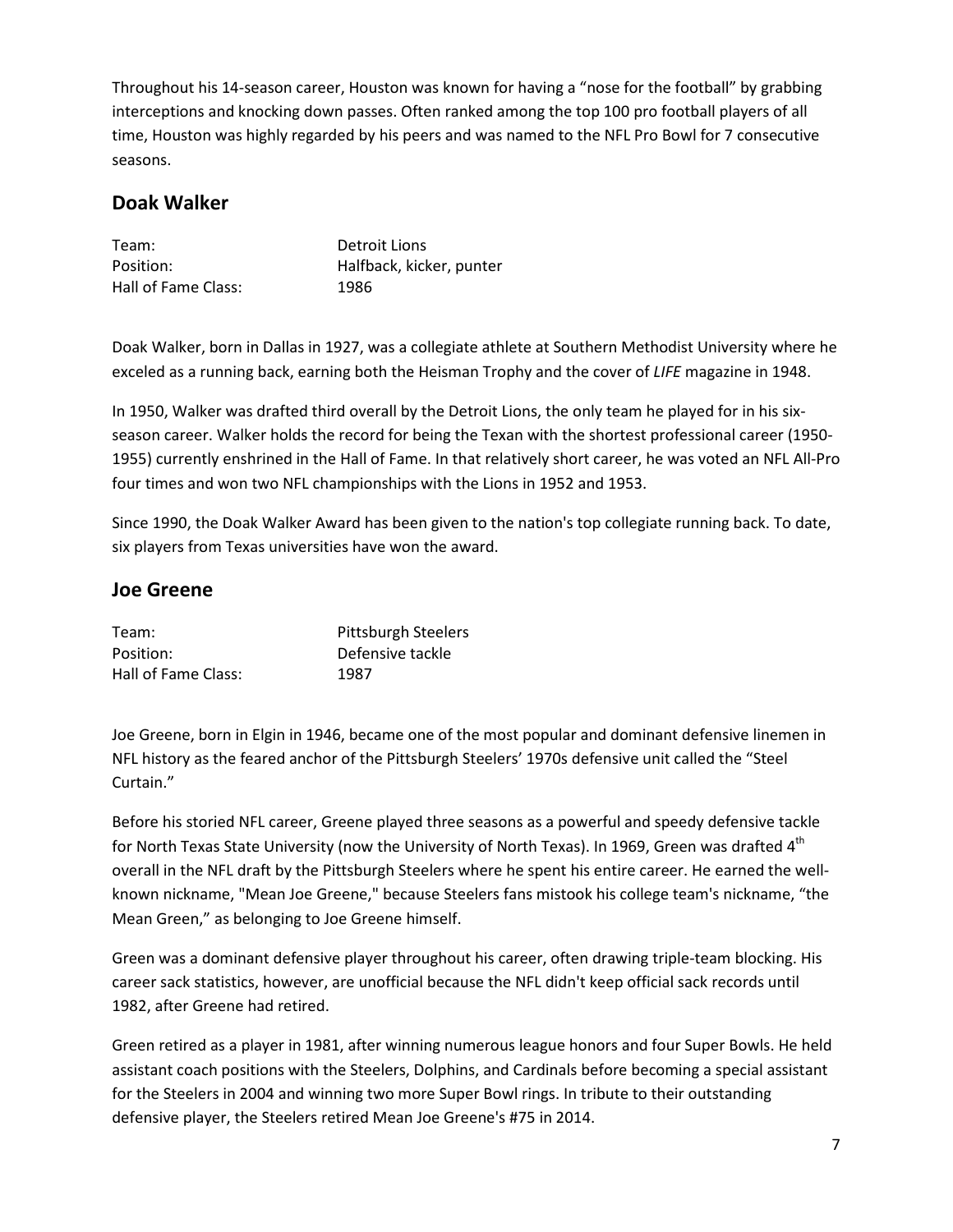## **Don Maynard**

Team: New York Giants, New York Jets, St. Louis Cardinals Position: Receiver Hall of Fame Class: 1987

Born in Crosbyton in 1935, Don Maynard played for Rice University and Texas Western College (now UT El Paso) as a wide receiver, running back, and kick returner.

Maynard was selected in the ninth round of the 1957 AFL draft by the New York Giants. In 1958, Maynard played against another Texas future Hall of Famer, Raymond Berry, in the NFL Championship game between the then-Baltimore Colts and the Giants, still referred to as "The Greatest Game Ever Played." Maynard then played thirteen years for the New York Jets. His most outstanding performance came in the 1968 AFL Championship game with 6 passes for 118 yards and two touchdowns as the Jets defeated the Oakland Raiders 27-23. The underdog Jets went on to upset the heavily favored Baltimore Colts in Super Bowl III.

Maynard is one of only a few players who played in the AFL for the entirety of the league's existence. Although most of his receiving records have since been broken, Maynard's catches and yards statistics were nearly unmatched in his era. He retired from professional football in 1974.

#### **Gene Upshaw**

| Team:               | <b>Oakland Raiders</b> |
|---------------------|------------------------|
| Position:           | Guard                  |
| Hall of Fame Class: | 1987                   |

Perhaps more known for his role as the longtime head of the National Football League Players' Association (NFLPA), Gene Upshaw began his football career at Robstown High School and was recruited by Texas A&I University (now Texas A&M-Kingsville) where he played offensive guard.

In the 1967 AFL draft, All-America Upshaw was drafted  $17<sup>th</sup>$  overall by the Oakland Raiders, playing left guard for his entire 15-season pro football career. Upshaw was the first player in NFL history to participate in Super Bowls in three different decades, playing on Raiders Super Bowl teams in 1967, 1976, and 1980.

After retiring as a player in 1981, Upshaw became the head of the NFLPA in 1983, leading the first players' strike in 1987. As head of the association, Upshaw successfully negotiated players' rights to free agency in exchange for establishing a salary cap. He also ended the NFLPA's legal status as a union. Upshaw remained the Executive Director of the NFLPA until his death in 2008.

Upshaw was born in Robstown in 1945.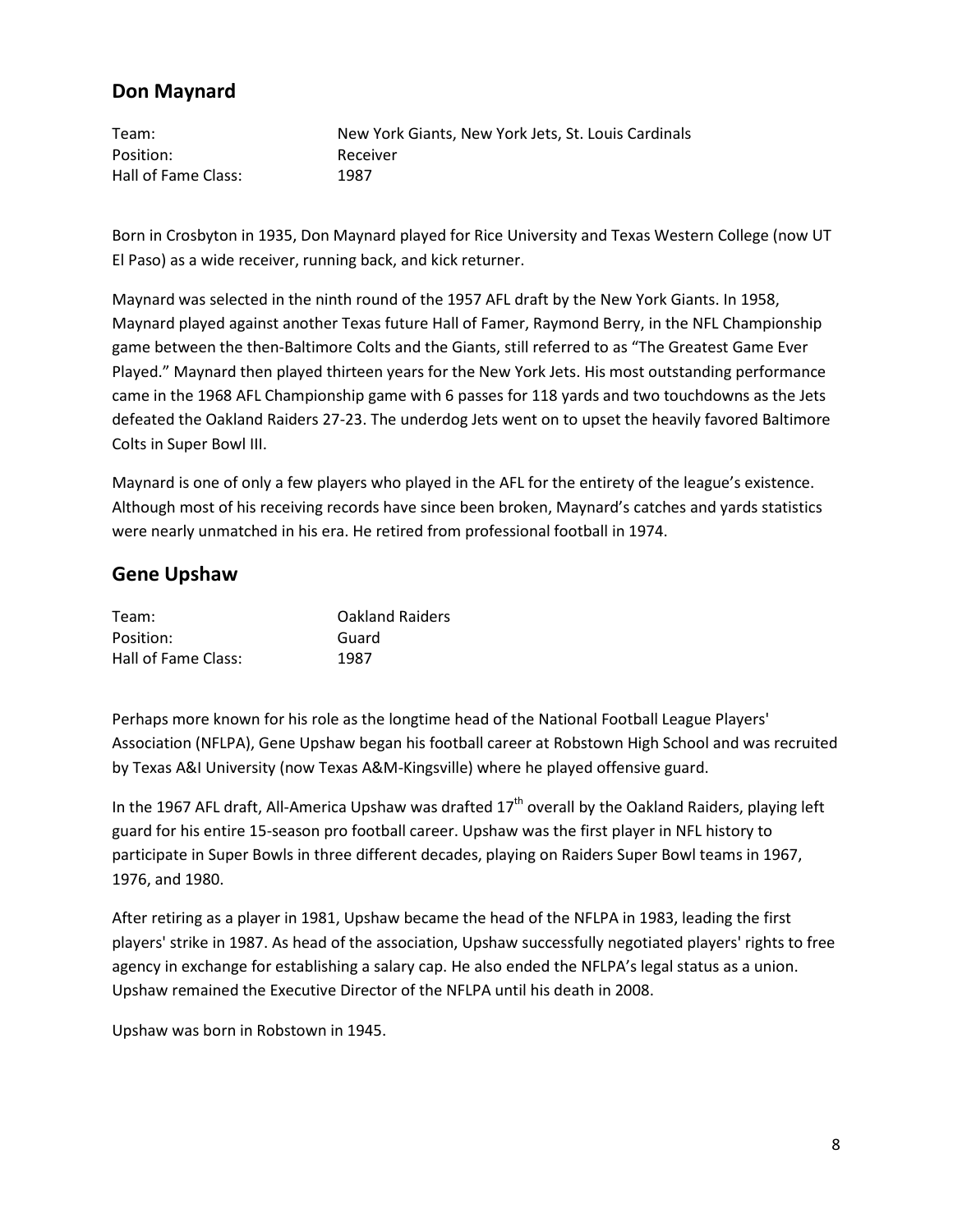#### **1990s**

## **Tom Landry**

| Team:               | New York Yankees, New York Giants, Dallas Cowboys |
|---------------------|---------------------------------------------------|
| Position:           | Center, linebacker (player); Head coach           |
| Hall of Fame Class: | 1990                                              |

Easily recognizable by his signature fedora, Tom Landry made history in the NFL as both a player and as the 29-year head coach of the Dallas Cowboys.

Landry, born in Mission in 1924, was a successful high school fullback, leading his team to an undefeated season in his senior year. Declining a scholarship from Southern Methodist University which he felt was too far away from his family, Landry played for one season at the University of Texas at Austin before leaving to serve in the Eighth Air Force in Europe where he flew at least 30 B-17 missions. Landry returned to UT in 1946 and helped the Longhorns win the 1948 Sugar Bowl and 1949 Orange Bowl games. After college, Landry played professional football for one year with the AAFC New York Yankees. In 1950, he joined the NFL New York Giants where he played left defensive halfback for five years, winning All Pro honors in 1954.

Landry's biggest football successes, however, came after he retired as a player and became a coach. In 1956, Landry began a three-year career as the defensive coordinator for the NFL Champion New York Giants. In 1960, he became head coach of the Dallas Cowboys and developed the players into "America's Team," a nickname he was said to resent because he believed the name caused other teams to play even harder against them. Landry was considered a defensive innovator for creating the "4-3" defensive system, a formation still used today. During his years as head coach, Landry led the Cowboys to an NFL record 20 consecutive winning seasons which included 270 victories, 13 division titles, 18 playoff appearances, and two Super Bowl championships.

## **Earl Campbell**

| Team:               | Houston Oilers, New Orleans Saints |
|---------------------|------------------------------------|
| Position:           | Running back                       |
| Hall of Fame Class: | 1991                               |

Born in Tyler in 1955, Earl Campbell began making his mark on football leading his John Tyler High School team to a 4A Texas State Championship in 1973. He then played for the University of Texas Longhorns in Austin where he won the 1977 Heisman Trophy and racked up 4,444 career rushing yards.

In 1978, the "Tyler Rose" was the first overall draft pick in the NFL draft by the Houston Oilers. Early in his career, Campbell was often compared to celebrated NFL running back Jim Brown. Both runners combined agility, strength and speed to create league-leading rushing records. From 1978 through 1983, the Oilers built much of their offense around Campbell's ground attack. While getting plenty of carries and increasing his rushing stats, he also endured the battering of many teams' defensive attacks. The physical toll of the constant hits is considered a factor in the relatively short seven-season length of his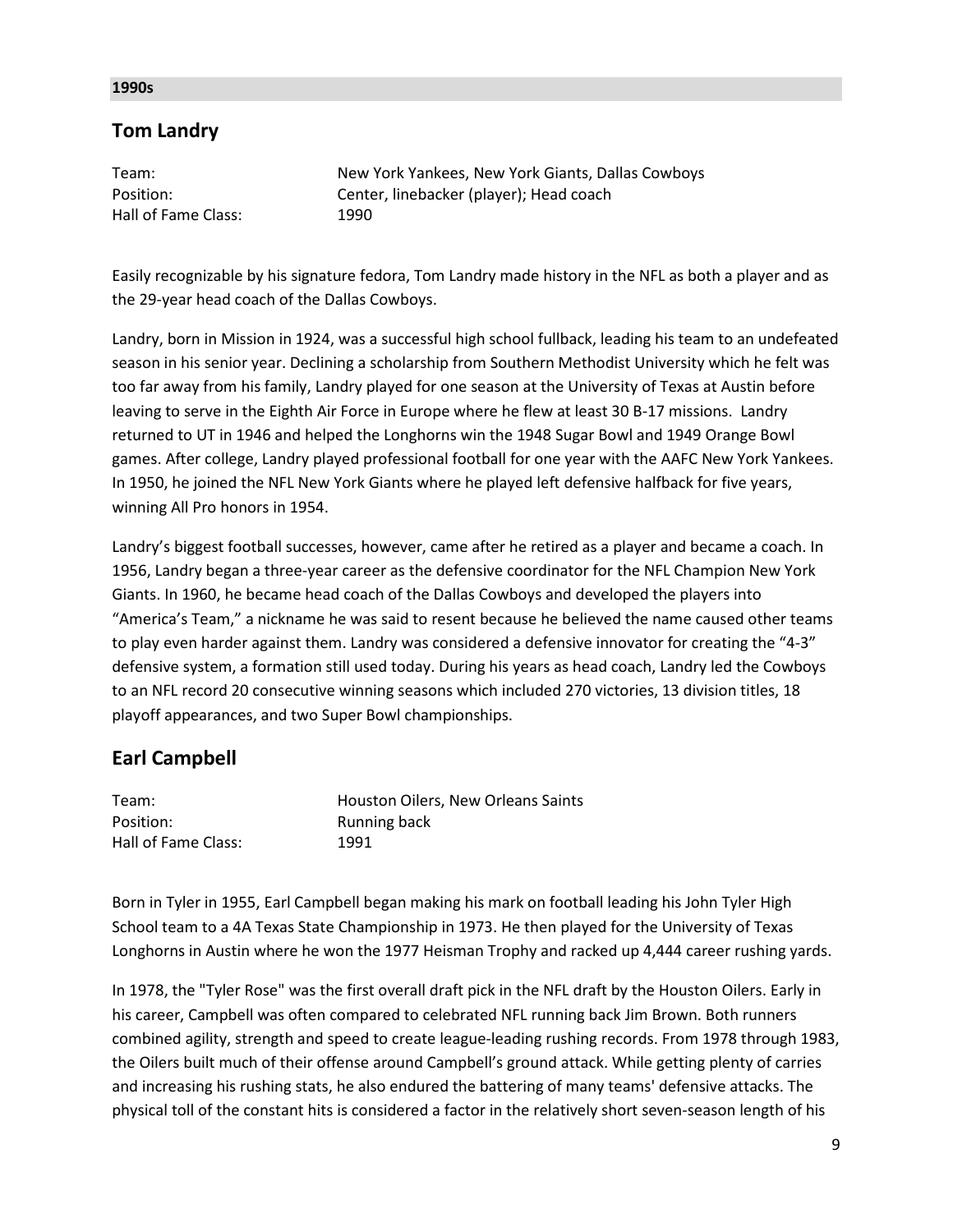professional career. In 1984, the five-time Pro Bowler was traded to the New Orleans Saints where he played for two seasons, retiring as a player in 1986.

## **Jimmy Johnson**

| Team:               | San Francisco 49ers                                |
|---------------------|----------------------------------------------------|
| Position:           | Defensive back, safety, wider receiver, cornerback |
| Hall of Fame Class: | 1994                                               |

Not to be confused with the former Dallas Cowboys head coach of the same name, James Earl "Jimmy" Johnson was a successful multi-position athlete over the course of a 16-year NFL career.

Born in Dallas in 1938, Johnson played both offensive and defensive positions in his college career at UCLA. Drafted sixth overall by the San Francisco 49ers in 1961, Johnson played left cornerback for the majority of his 16-season pro career with the 49ers.

Johnson was named an All Pro from 1969 through 1972, played in three Pro Bowls, and is one of the few players in NFL history to have more than 40 interceptions and 40 receptions. Johnson retired from professional football in 1976.

## **Mel Renfro**

| Team:               | Dallas Cowboys                    |
|---------------------|-----------------------------------|
| Position:           | Safety, cornerback, special teams |
| Hall of Fame Class: | 1996                              |

Born in Houston in 1941, Mel Renfro moved to Oregon as a young man and became a record-setting high school and college football player and track star.

Renfro attended the University of Oregon University where he played both offense and defense, and earned All America honors. He was drafted in the second round of the 1964 NFL draft by the Dallas Cowboys, where he would play his entire 14-season career.

As in college, Renfro was a multi-position threat for the Cowboys. He started as a safety but was switched to cornerback for the final nine years of his career. He also found playing time as a leagueleading punt and kickoff returner.

Renfro played in four Super Bowls and retired in 1977 after a Cowboys' Super Bowl XII victory over the Denver Broncos. In 1981, Renfro was added to the Texas Stadium Ring of Honor.

#### **Mike Haynes**

| Team:               |
|---------------------|
| Position:           |
| Hall of Fame Class: |

New England Patriots, Los Angeles Raiders Cornerback 1997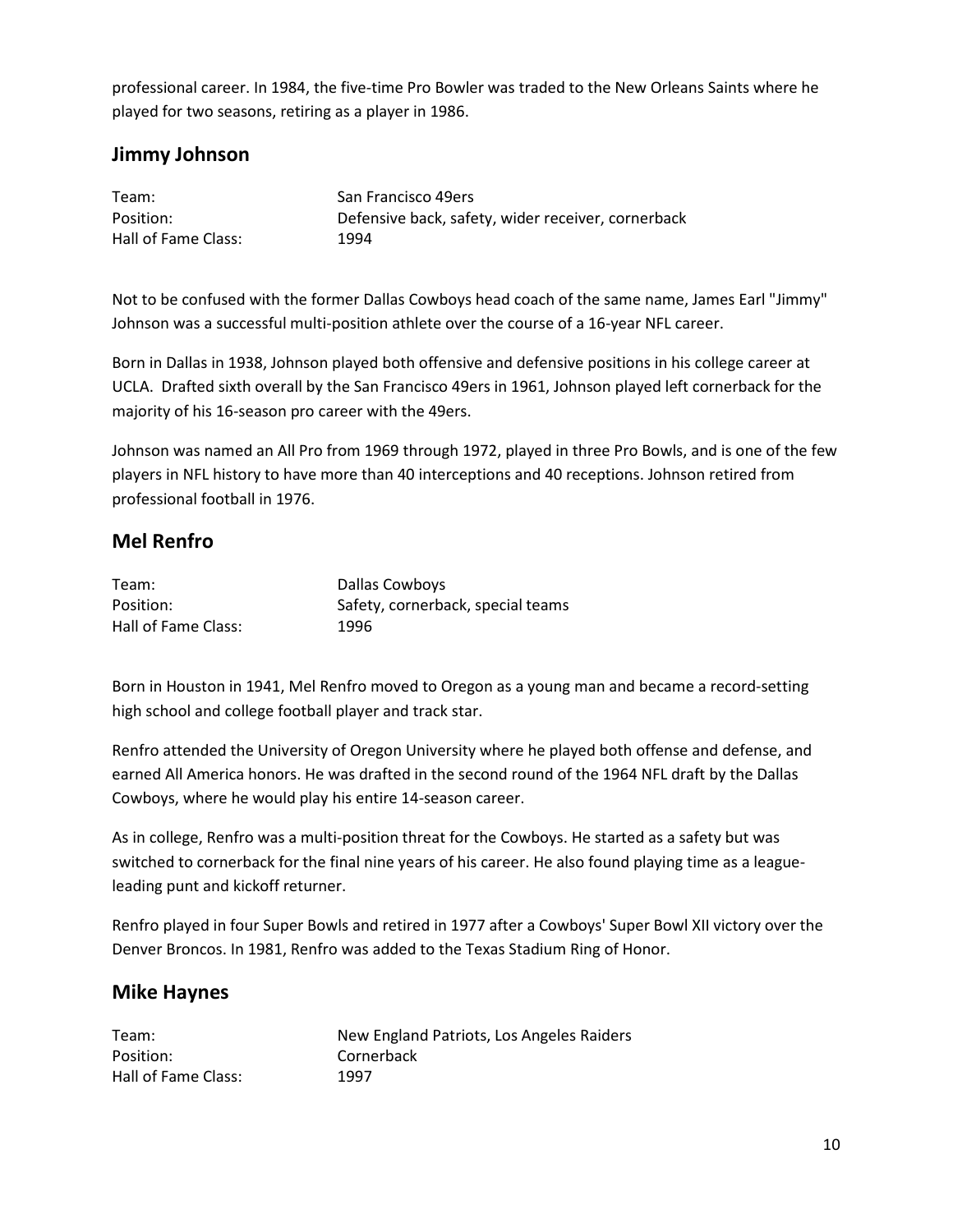Born in Denison in 1953, Mike Haynes began his football career at John Marshall High School in Los Angeles. Recruited by Arizona State as a defensive back, Haynes became a two-time All America and member of the College Football Hall of Fame.

In 1976, Haynes was drafted fifth overall by the New England Patriots. Winning both Defensive Rookie of the Year and Rookie of the Year in 1976, Haynes played for the Patriots for the first six years of his career. After the 1982 season, he was traded to the Los Angeles Raiders where he played for seven seasons. His championship record includes an interception the the Raiders' Super Bowl XVIII victory over the Washington Redskins. Working the field with Lester Hayes, five-time Pro Bowler Haynes became half of one of the toughest defensive back tandems in NFL history.

## **Mike Singletary**

| Team:               | <b>Chicago Bears</b> |
|---------------------|----------------------|
| Position:           | Linebacker           |
| Hall of Fame Class: | 1998                 |

Mike Singletary, born in Houston in 1958, was a standout athlete at Evan E. Worthing High School before becoming a game-changing All America linebacker for Baylor University. He once recorded a remarkable 35 tackles in a game, and as a senior in 1980, helped Baylor to their first 10-win season in school history.

Singletary was drafted in the second round by the Chicago Bears in 1981 and earned a starting role halfway through his first season. His nickname, "The Minister of Defense,"referred to both his role as a key defensive player and to his life as an ordained minister outside of football. In addition to being the Bears' leading tackler for much of his 12-season career, he was also a locker room leader, often tasked with delivering rousing pre-game speeches to the defense.

Eight-time All Pro and ten-time Pro Bowler Singletary retired as a player after the Bears' 1992 season. He was an assistant and position coach for several NFL teams before serving as head coach of the San Francisco 49ers from 2008 to 2010.

## **Eric Dickerson**

| Team:               | Los Angeles Rams, Indianapolis Colts, Los Angeles Raiders, Atlanta |
|---------------------|--------------------------------------------------------------------|
|                     | <b>Falcons</b>                                                     |
| Position:           | Running back                                                       |
| Hall of Fame Class: | 1999                                                               |

Eric Dickerson was born in Sealy in 1960. In junior high school, he was already used to scoring multiple touchdowns per game. Throughout college and an NFL career, Dickerson became one of the most accomplished running backs in professional football history.

After committing to Texas A&M for his college football career, Dickerson instead signed with Southern Methodist University where the two-time All America broke records for yards, attempts, and touchdowns, finishing third in Heisman Trophy voting in his senior year.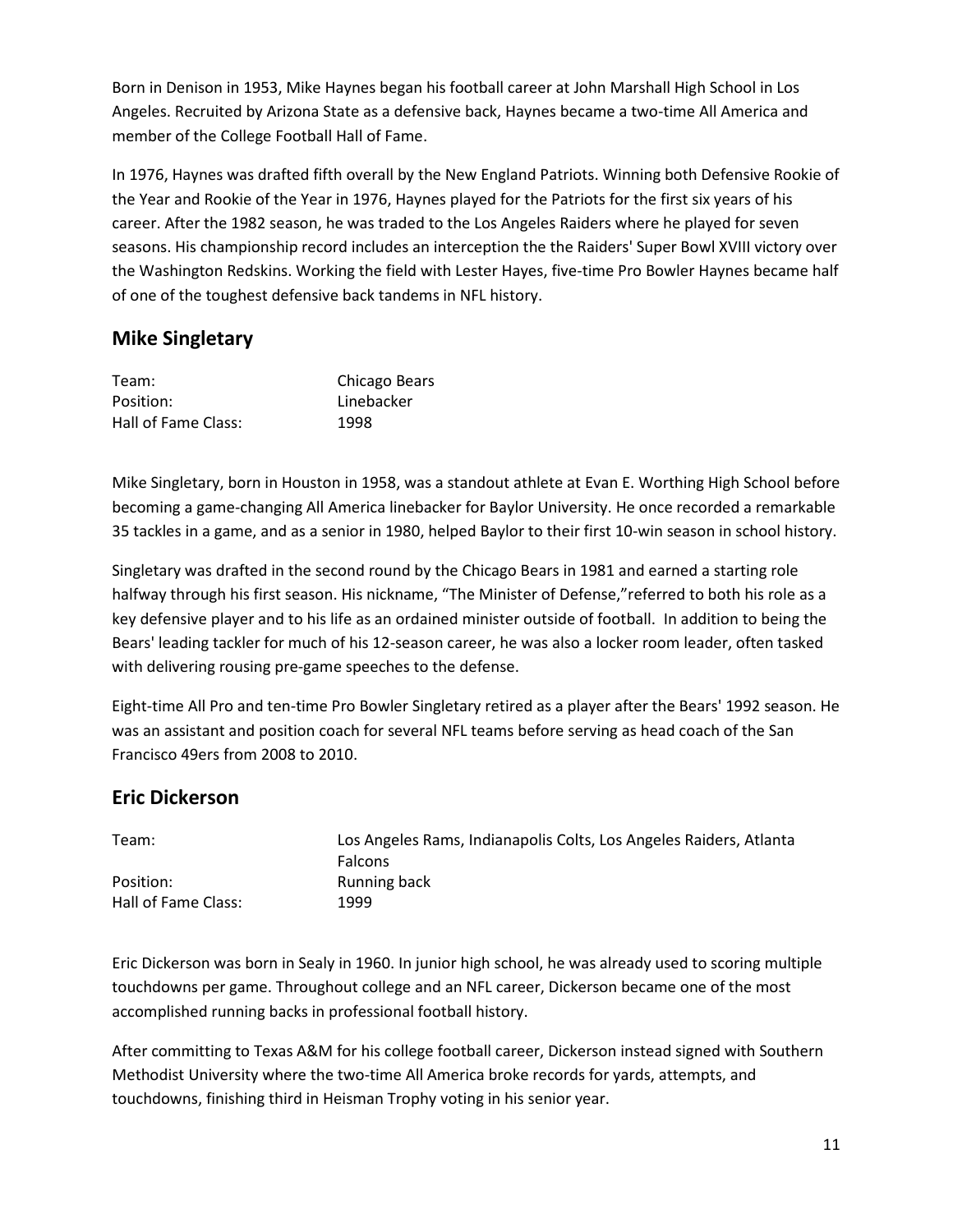In 1983, Dickerson was selected 2<sup>nd</sup> overall in the NFL draft by the Los Angeles Rams. His rookie season honors included All Pro, Rookie of the Year, Player of the Year, and Pro Bowl selection. In his second season, Dickerson broke the single-season rushing yards record with 2,105 yards― a record that still stands today.

In 1987, Dickerson was traded to the Indianapolis Colts. During his career there, he became the record holder for reaching 10,000 yards in the fewest number of games (91). In 1992, Dickerson went to the Los Angeles Raiders and in 1993 finished his career with the Atlanta Falcons. To date, Dickerson still holds 16 active NFL rushing records.

#### **2000s**

### **Thurman Thomas**

Position: Running back Hall of Fame Class: 2007

Team: Buffalo Bills, Miami Dolphins

Born in Houston in 1966, Thurman Thomas rose to prominence as part of the Buffalo Bills vaunted "nohuddle" offense in the late 1980s and early 1990s. Today, he is still considered one of the most versatile running backs in NFL History.

Thomas played his high school football at Willowridge High School in Houston, where he won a 4A state title in 1983. A knee injury late in his college career jeopardized his status as a high draft pick, and he fell unexpectedly into the second round where he was drafted 40<sup>th</sup> overall by the Buffalo Bills in 1988.

Although a running back, Thomas was known for his impressive versatility as both a runner and receiver, finishing his career with over 10,000 rushing yards and 4,000 receiving yards. He was also a part of the Buffalo Bills dynasty that reached four consecutive Super Bowls — unmatched in NFL history — though the team lost all four games. Thurman is the only running back in NFL history to be listed in the top 10 for playoff receptions.

After playing the 2000 season for Bills' rival Miami Dolphins, Thomas suffered a career-ending knee injury. In 2001, he signed a one-day contract with the Buffalo Bills, allowing him to officially retire as a member of the team where he spent most of his career. Thomas was inducted into the Texas Sports Hall of Fame in 2014.

#### **Darrell Green**

| Team:               | <b>Washington Redskins</b> |
|---------------------|----------------------------|
| Position:           | Cornerback                 |
| Hall of Fame Class: | 2008                       |

Considered one of the speediest players in NFL history, Darrell Green's football career had its roots in Houston, Texas where he was born in 1960. Green attended Jesse H. Jones High School where he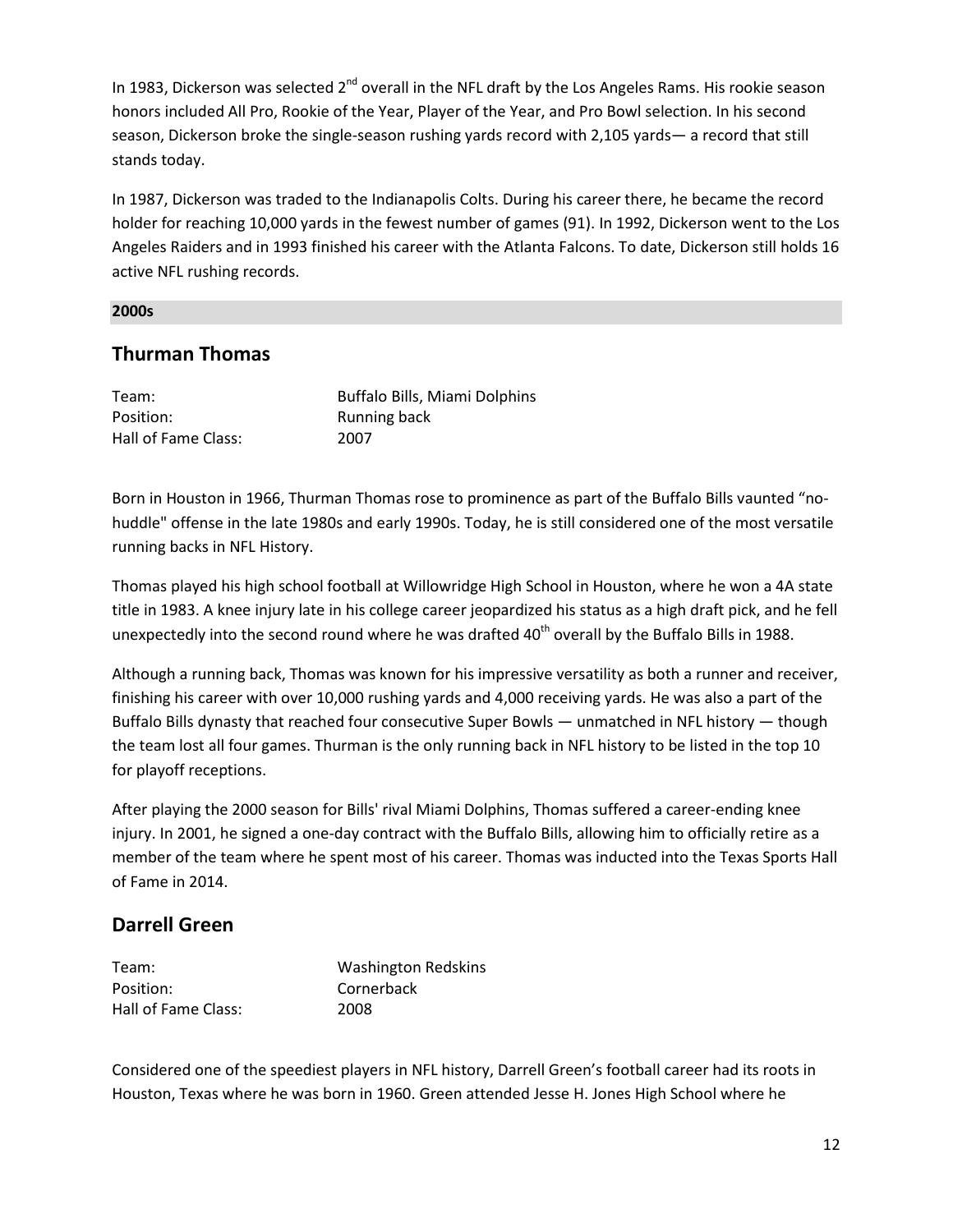exceled in track. It wasn't until his senior year that he made the varsity football squad. Green was a twosport college athlete for Texas A&M-Kingsville, earning All-America honors in both football and track.

In the 1983 NFL Draft, the Washington Redskins selected Green as the last pick of the first round. The first time he touched the ball as a professional football player, Green scored a touchdown on a punt return. During his 20-season career with the Redskins, Green held several NFL records, including the most consecutive seasons with an interception (19).

Playing into his early 40s, Green was nicknamed "the Ageless Wonder" by his peers as an acknowledgment of a long career defined by speed, agility, and durability. The seven-time Pro Bowler retired from professional football after the Redskins' 2002 season.

## **Emmitt Thomas**

| Team:               | Kansas City Chiefs |
|---------------------|--------------------|
| Position:           | Cornerback         |
| Hall of Fame Class: | 2008               |

Born in Angleton in 1943, Emmitt Thomas attended Bishop College in the 1960s where he played quarterback and wide receiver on one of the first desegregated teams the school ever fielded.

Thomas was undrafted in the 1966 NFL and AFL drafts, but made the Kansas City Chiefs squad after a free agent try-out. Green spent his entire 13-season career with the Chiefs and was named to five allleague teams and selected for five Pro Bowls. During his career, Thomas grabbed a then record-setting 58 interceptions. To date, he remains in the top 15 list in career interceptions, despite playing during a time when passing was a less prominent component of offensive strategies.

Thomas retired as a player after the Chiefs' 1978 season and began a second career as an NFL coach for numerous teams including the Washington Redskins and Atlanta Falcons. In 2010, he returned to the Chiefs as a defensive backs coach. Unlike other Texas Hall of Famers, Thomas' 2008 selection to the Pro Football Hall of Fame came from a nomination from the nine-member Senior Committee, a subset of the larger 46-member Selection Committee. The Senior Committee considers players whose active careers have been over for at least 25 years for Hall of Fame enshrinement.

# **John Randle**

| Team:               | Minnesota Vikings, Seattle Seahawks |
|---------------------|-------------------------------------|
| Position:           | Defensive tackle                    |
| Hall of Fame Class: | 2010                                |

Born in Mumford in 1967, John Randle played high school football at Hearne High School and college football at Texas A&M-Kingsville. Although an All America defensive player at A&M, Randle wasn't selected in the 1990 NFL draft because he was considered too small for the NFL. However, his determination and skill landed him a job with the Minnesota Vikings after an impressive free agent tryout.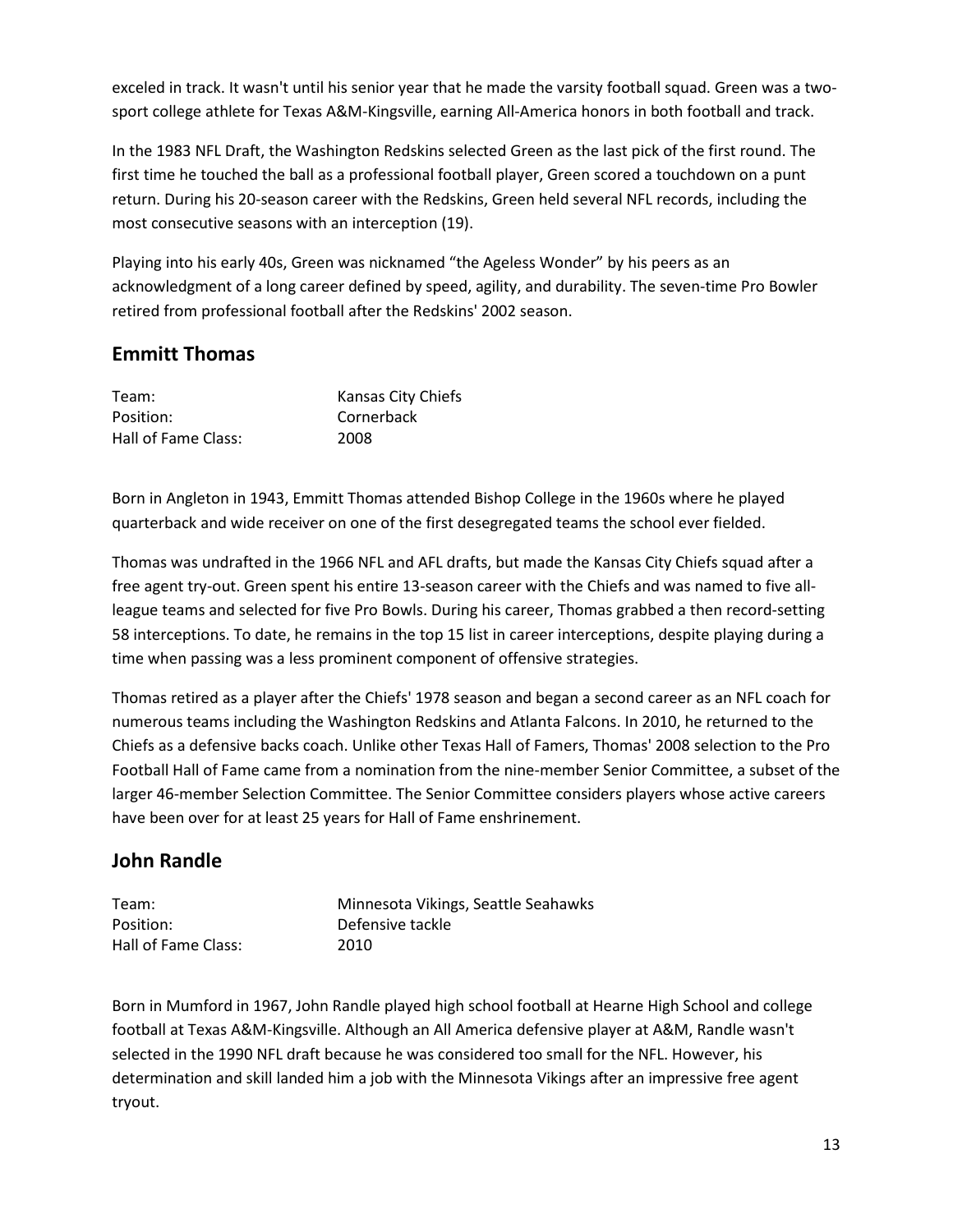Randle's 14-year NFL career included 11 seasons with the Minnesota Vikings (1990-2000) and three seasons with the Seattle Seahawks (2001-2003). Noted for his pass rushing ability, Randle also created many records for sacks during a game. At the time of his retirement after the 2003 season, he was second overall in the NFL for most consecutive seasons (8) with ten or more sacks. Always considered a character, Randle became known over the course of his career for his face paint and heckling as well as his longstanding rivalry with the Packers' Brett Favre, whom he sacked more than any other quarterback.

Though Randle never won a Super Bowl, he was named to the NFL Pro Bowl seven times and is considered one of the most talented defensive linemen of the modern era.

# **Michael Strahan**

| Team:               | <b>New York Giants</b> |
|---------------------|------------------------|
| Position:           | Defensive end          |
| Hall of Fame Class: | 2014                   |

Michael Strahan, born in Houston in 1971, grew up in a military family and began his football career in Germany. Returning to Houston for his senior year, Strahan played one season for Westbury High School and earned a scholarship to Texas Southern University. Strahan's power and athleticism made him a difficult match-up for most of his collegiate opponents but he wasn't considered an NFL prospect until he was an upperclassmen. Strahan earned All-America honors as a senior defensive lineman and was listed by *The Poor Man's Guide* (a football guide previewing underrated and unknown college stars) as the number one diamond-in-the-rough entering the NFL draft in 1993.

Strahan was drafted in the second round of the 1993 NFL Draft by the New York Giants where he played his entire 15-season career. In 2001, Strahan established a still-standing NFL single-season sack record of 22.5 in the final game of the season by sacking Packers' quarterback Brett Favre.

In 2007, Strahan played a critical role in the Giants' Super Bowl XLII victory against the undefeated New England Patriots. Following the game, Strahan retired as an NFL player and began a career in television and media.

# **Tim Brown**

| Team:               |  |
|---------------------|--|
| Position:           |  |
| Hall of Fame Class: |  |

Oakland/Los Angeles Raiders, Tampa Bay Buccaneers Wide receiver, kick returner, punt returner 2015

Tim Brown, born in Dallas in 1966, began his football career by playing in the band at Woodrow Wilson High School in Dallas. Forbidden by his mother to play football, Brown began secretly attending practice in his sophomore year. By the time he was a senior, he was a heavily recruited wide receiver who played college ball as a four year starter at Notre Dame, earning All-America honors in 1986 and 1987. In 1987, Brown also became the first single-position wide receiver to win the Heisman Trophy.